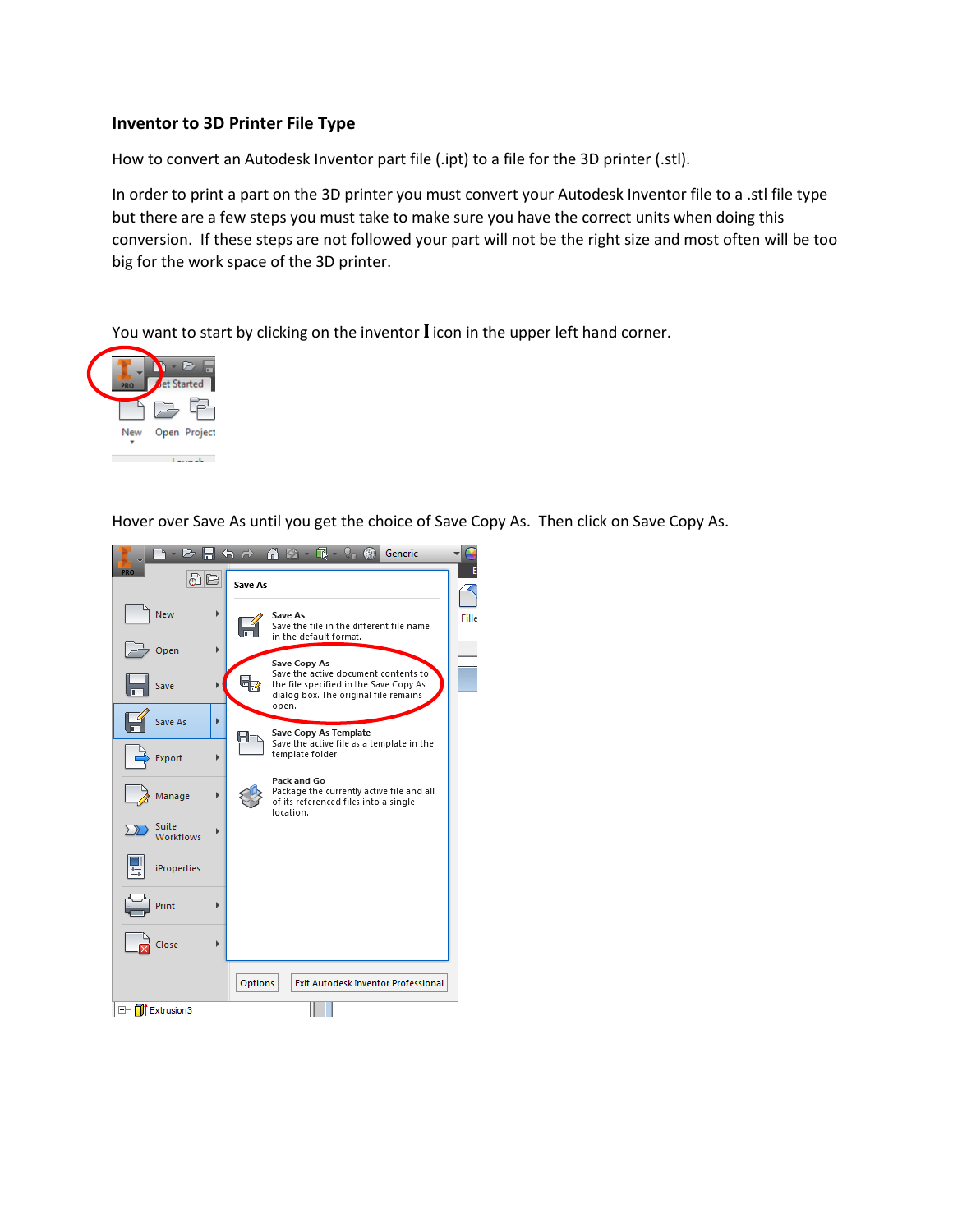The pop up window below should come up.

Change the file destination, Save in: , to the folder designated by your instructor.

| Workspace<br>C Libraries | 3D Printer STL files<br>Save in:   | $- 0 0 0 0$       |                    |        |
|--------------------------|------------------------------------|-------------------|--------------------|--------|
| Content Center Files     | Name                               | Date modified     | Type               | Si     |
|                          | Blue                               | 3/14/2017 7:26 AM | <b>File folder</b> |        |
|                          | Green                              | 3/13/2017 3:34 PM | <b>File folder</b> |        |
|                          | Printed                            | 3/14/2017 7:25 AM | <b>File folder</b> |        |
|                          | White                              | 3/14/2017 7:26 AM | <b>File folder</b> |        |
|                          | ∢                                  | $\mathbf{H}$ .    |                    |        |
|                          | File name:                         |                   |                    |        |
|                          | McLean_Bryce.stl                   |                   |                    |        |
|                          | Save as type:<br>STL Files (*.stl) |                   |                    |        |
| $\boxed{2}$              | Preview                            | Options           | Save               | Cancel |

Change the file name to be your last name then your first name.

Change the Save as type to STL files by clicking on the drop down and selecting STL Files.



**Do not click save yet!**